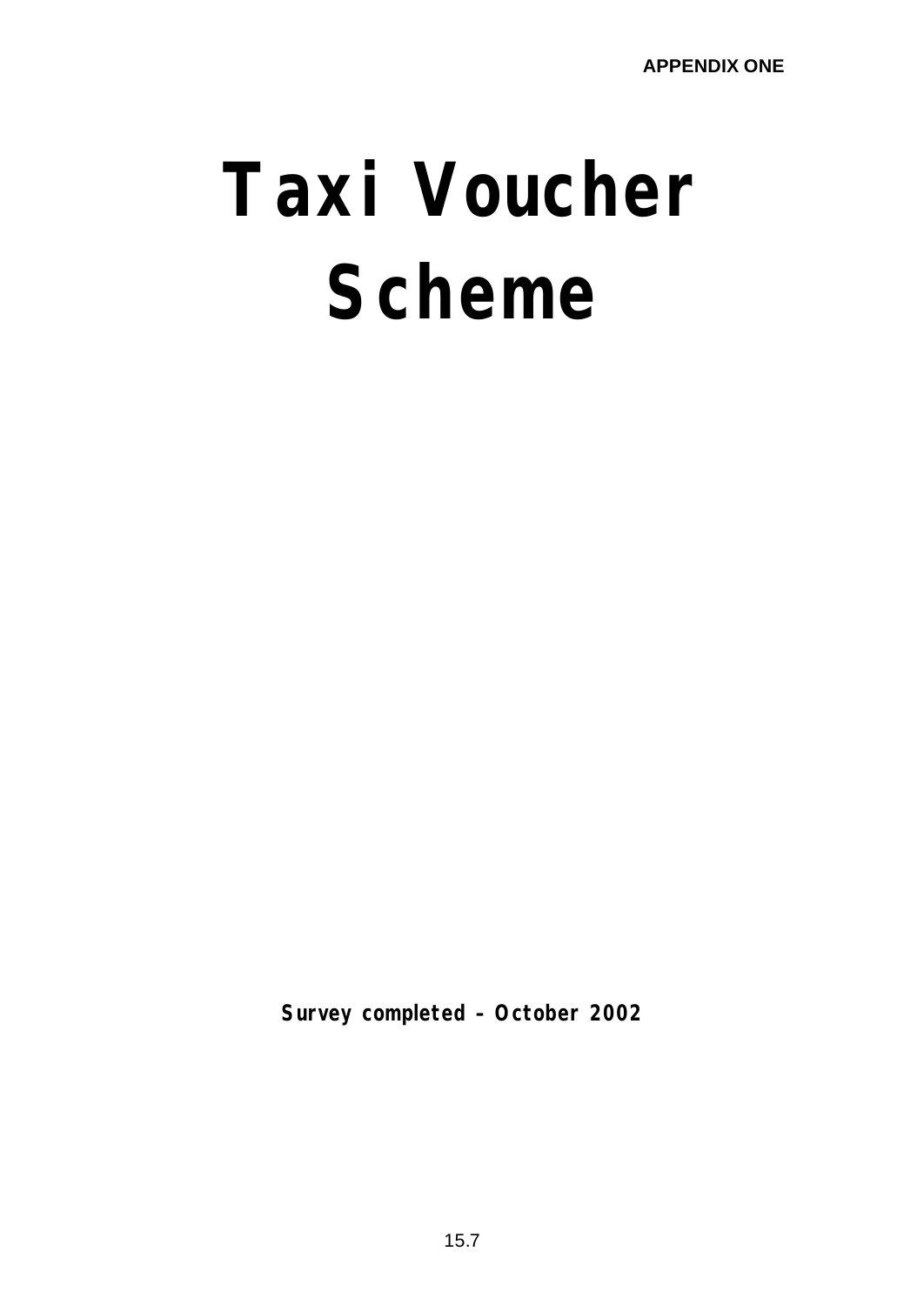## Taxi Voucher Survey – October 2002

### **Contents**

- Summary
- Survey results
- Comments positive
- Comments negative
- Suggestions for improvement

**Summary**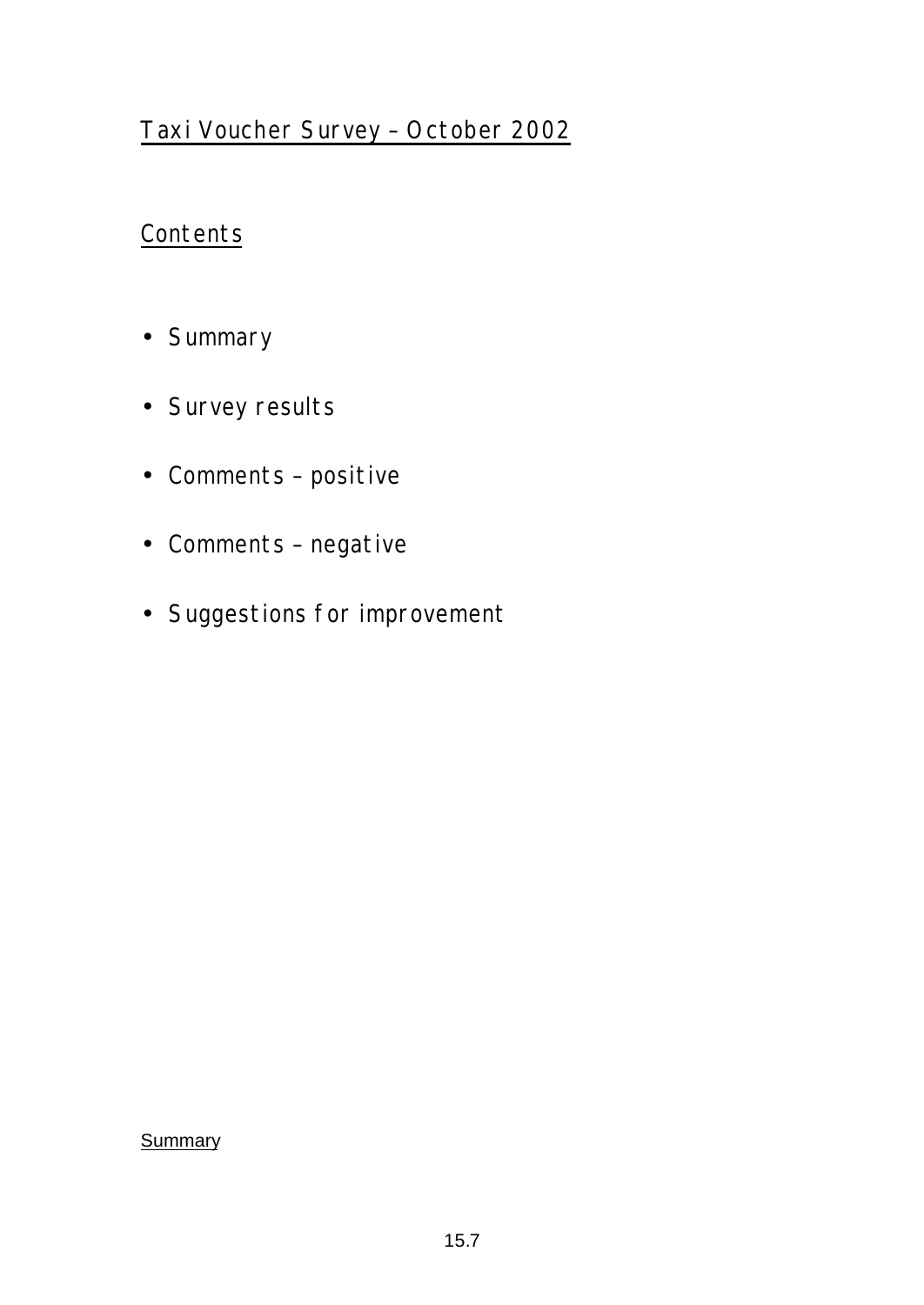This survey was carried out as a part of a six month review of the Taxi Voucher Scheme. The survey was sent to the 197 sighted users of the scheme and the survey of the remaining 66 users, registered as blind or partially sighted, was conducted by telephone. In total 68% of users completed the survey.

The survey showed that the majority of users heard of the scheme through the council, the newspaper, taxi drivers and Dial-a-Ride.

Just over half of the respondents considered the current level of information about the scheme to be good or very good though this question seems to have been a bit confusing as to what was required.

Nearly 90% of the respondents were satisfied or very satisfied with the application process. With regard to the amount of vouchers received, some people clearly answered with regard to the first issue of vouchers, whilst others answered with regard to the current, much reduced issue. As would be expected the comments reflect a strong disappointment in the reduction of vouchers.

A very high percentage of users are pleased with the service received from the taxi companies and many of the comments reflect this. There is a high level of satisfaction with the scheme and in comparison to the Dial-a-Ride it comes out strongly as a change for the better.

The strongest suggestion for improvement, other than more vouchers, is that the users should have the envelopes to complete, this would save the drivers time and cut down their waiting time.

Though there are some who are not happy with the scheme, the results and many of the comments made reflect an improvement in the quality of life for the vast majority of users.

Taxi Voucher Survey Results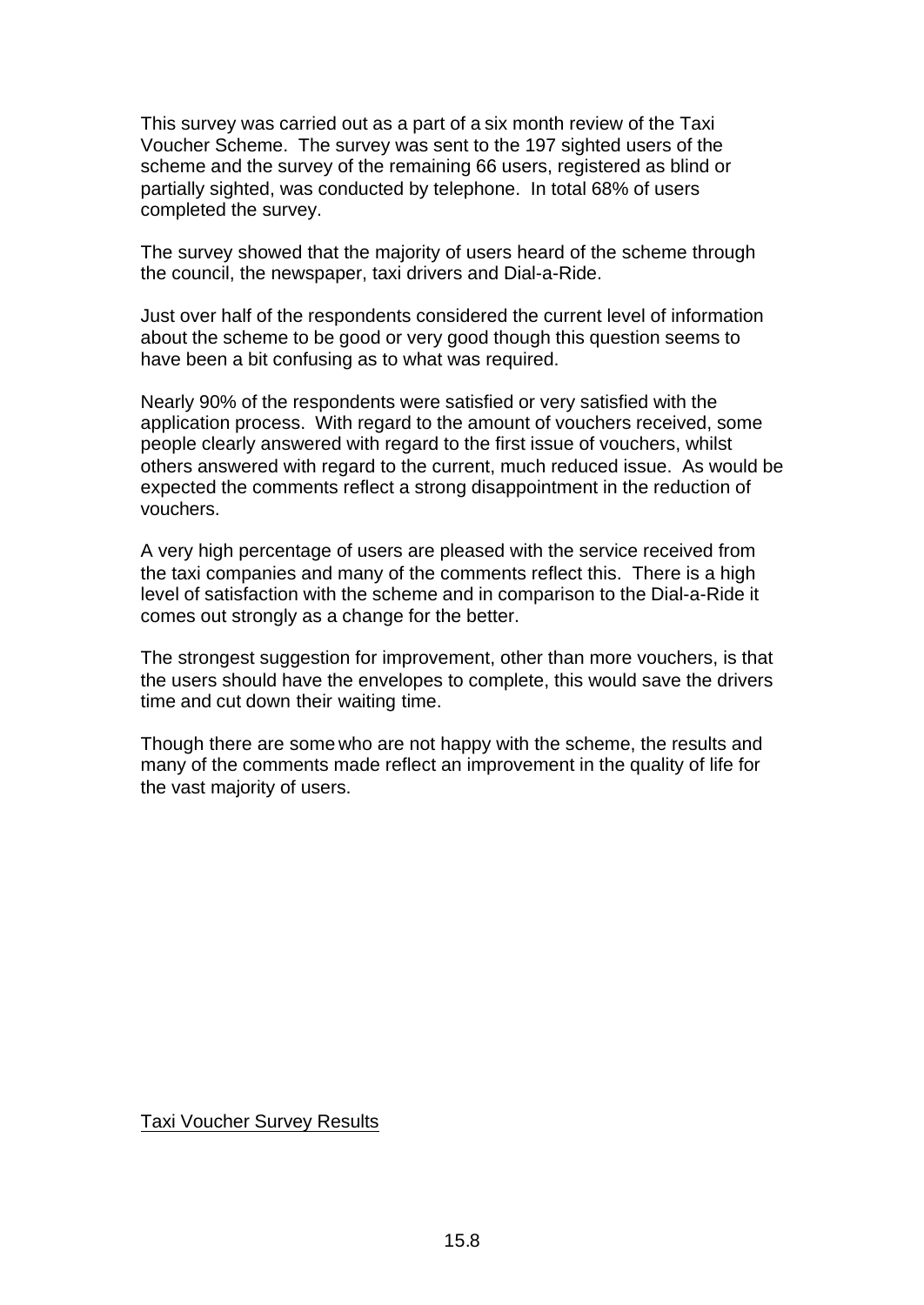A few people left questions unanswered, these have been assumed as "don't know's".

 $\cdot$  There are a total of 263 people on the scheme, 178 of whom replied to the survey either by post or by telephone. 68% return. All blind users with a telephone number listed were attempted to be called. 29 blind users (44%) are not listed in the telephone directory.

| 197 sighted users | 154 replied |
|-------------------|-------------|
| 66 blind users    | 24 replied  |

 $\div$  A number of different sources were given for information on the scheme, some people gave more than one source.

| Council   | 54 |
|-----------|----|
| Leaflet   | 16 |
| Newspaper | 43 |
| Website   | O  |

Other:-

Dial-a-ride 12 Warden at council controlled premises 1 Doctors surgery 6 BBC Essex 4 Day Centre 4 EDPA 1 Taxi driver 9 Friend/relative 16 Rochford Access Committee 1 Community Support Worker 2 Library 1 Enquiry 1 Health visitor 1 Crossroads 1 Blind club 5 Visual aid clinic 1 Talking newspaper 2

v When asked how they would assess the current level of information about the scheme, results were as follows:--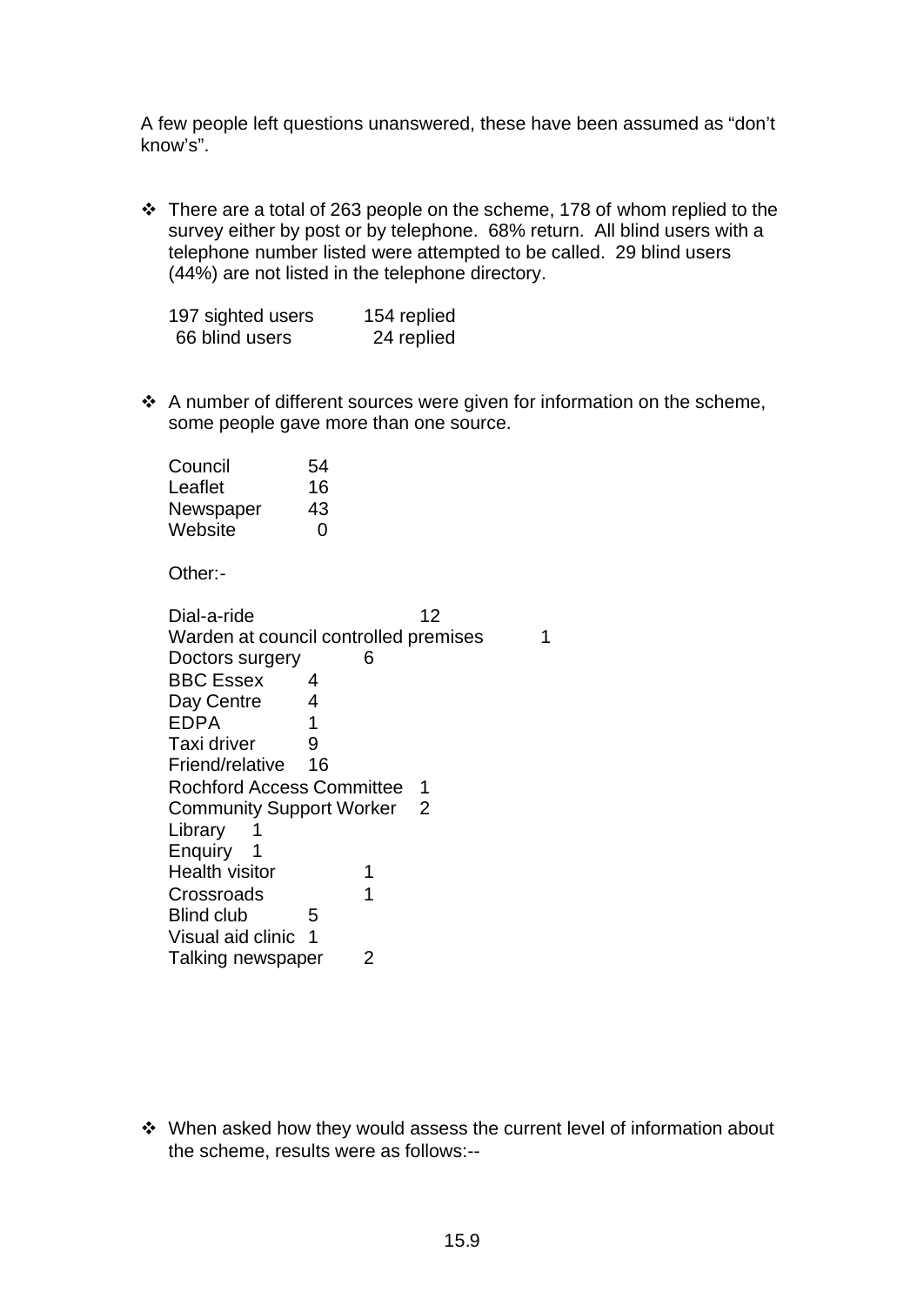- 44 (25%) very good
- 60 (34%) good
- 38 (22%) fairly good
- 22 (12%) poor
- 14 ( 7%) did not know
- When asked about the clarity of the application form, results were:-
	- 73 (41%) very satisfied
	- 86 (48%) satisfied
	- 3 ( < 2%) dissatisfied
	- 2 ( < 1%) very dissatisfied
	- 14 ( 8%) did not know
- When asked about the length of time taken to process the application form, results were:--
	- 76 (43%) very satisfied
	- 78 (44%) satisfied
	- 6 ( 3%) dissatisfied
	- 2 ( 1%) very dissatisfied
	- 16 ( 9%) did not know
- $\cdot$  When asked about the amount of vouchers received, results were:-
	- 43 (24%) very satisfied
	- 79 (45%) satisfied
	- 30 (16%) dissatisfied
	- 9 ( 5%) very dissatisfied
	- 17 (10%) did not know
- $\cdot$  When asked about the clarity of information issued with the vouchers....
	- 69 (39%) very satisfied
	- 87 (49%) satisfied
	- 3 ( 2%) dissatisfied
	- 3 ( 2%) very dissatisfied
	- 16 ( 8%) did not know

Using the vouchers……

 $\cdot \cdot$  The ability to book a taxi for the time required....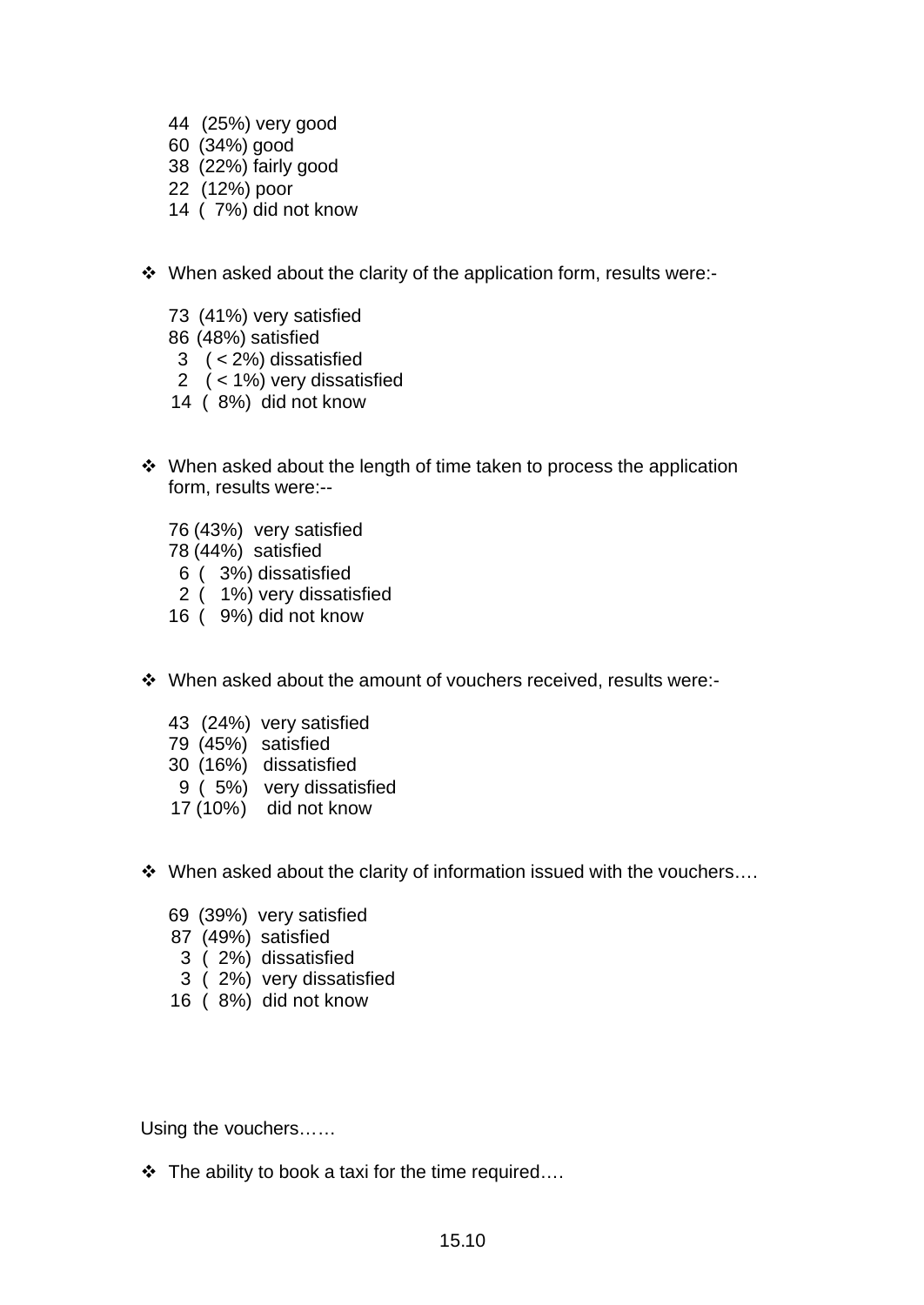- 119 (67%) very satisified
- 39 (22%) satisfied
- 6 ( 3%) dissatisfied
- 2 ( 1%) very dissatisfied
- 12 ( 7%) did not know
- $\div$  The reliability of the service........
	- 120 (68%) very satisfied
		- 44 (25%) satisfied
		- 5 ( 3%) dissatisfied
		- 1 (<1%) very dissatisfied
		- 8 ( 4%) did not know
- $\cdot$  The suitability of the transport supplied to meet your specific needs...
	- 111 (62%) very satisfied
	- 43 (24%) satisfied
		- 9 ( 5%) dissatisfied
	- 0 ( 0%) very dissatisfied
	- 15 ( 9%) did not know
- $\div$  The cleanliness of the transport.......
	- 123 (69%) very satisfied
		- 44 (25%) satisfied
			- 3 ( 2%) dissatisfied
			- 1 (<1%) very dissatisfied
			- 7 ( 4%) did not know
- v The helpfulness of the driver…………..
	- 118 (66%) very satisfied
	- 40 (23%) satisfied
	- 10 ( 6%) dissatisfied
	- 2 ( 1%) very dissatisfied
	- 8 ( 4%) did not know
- $\div$  Overall satisfaction with the scheme........
	- 91 (52%) very satisfied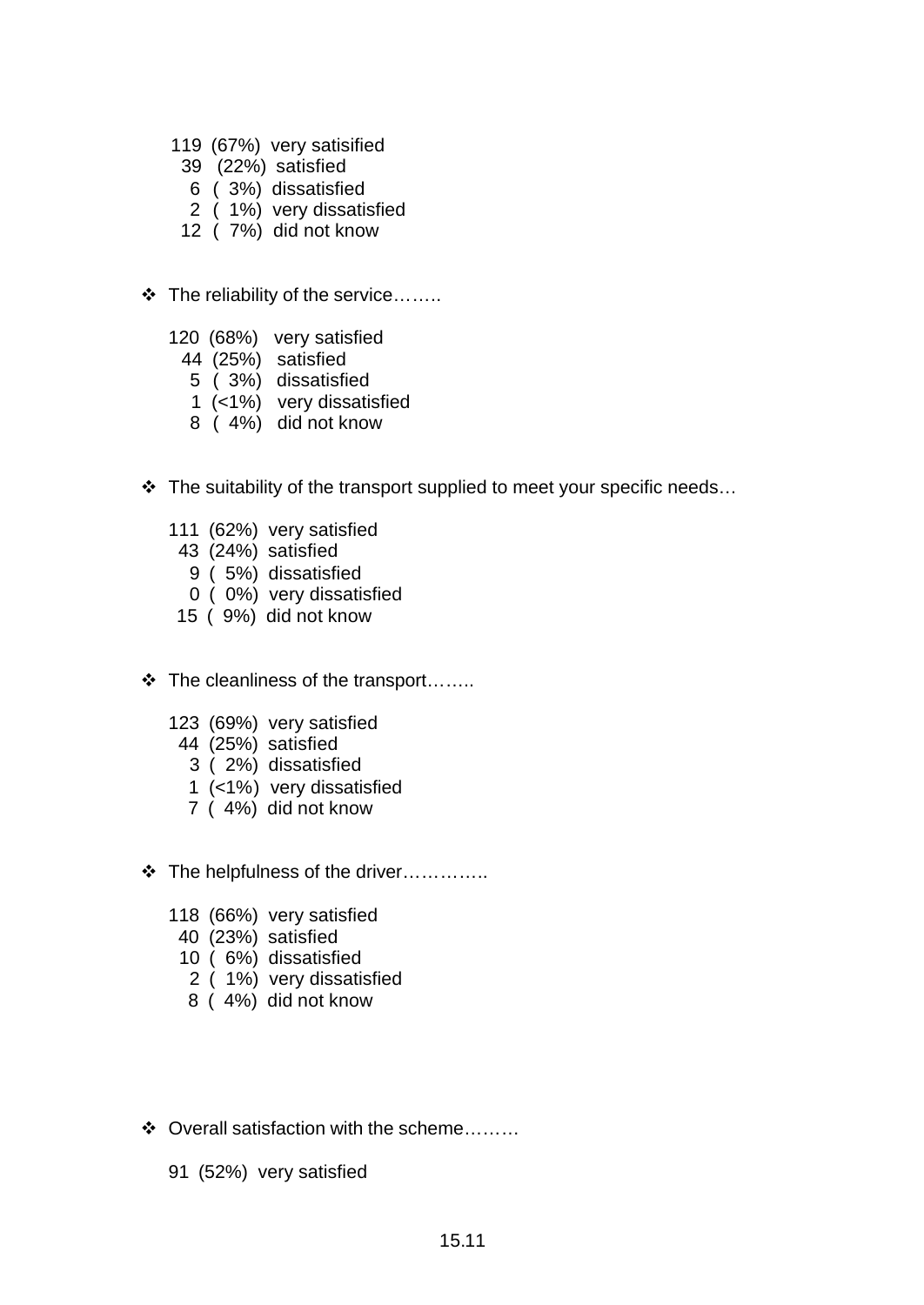- 64 (36%) satisfied
- 11 ( 6%) dissatisfied
- 4 ( 2%) very dissatisfied
- 8 ( 4%) did not know
- v Comparing the taxi voucher scheme with Dial-a-Ride….
	- 81 (46%) Taxi voucher scheme
	- 10 ( 6%) Dial-a-Ride
	- 7 ( 3%) both the same
	- 80 (45%) did not know
- $\div$  58 (33%) male
- v 112 (63%) female
- $\div$  8 (4%) did not answer
- $\div$  169 (95%) White British
- v 1 (<1%) Chinese British
- $\div$  8 (4%) did not answer

| Aae |
|-----|
|     |

| Age | No.            | Age | No.            | Age | No.                      |
|-----|----------------|-----|----------------|-----|--------------------------|
| 20  | 1              | 61  | $\overline{c}$ | 82  | 9                        |
| 27  | 1              | 62  | 1              | 83  | 6                        |
| 28  | $\overline{2}$ | 63  | 3              | 84  | $\overline{3}$           |
| 29  | $\mathbf{1}$   | 65  | 3              | 85  | $\overline{\mathcal{A}}$ |
| 33  | 3              | 66  | 5              | 86  | 6                        |
| 34  | 1              | 67  | 6              | 87  | 7                        |
| 39  | 1              | 68  | 4              | 88  | $\overline{c}$           |
| 41  | $\overline{2}$ | 69  | $\mathbf 1$    | 89  | $\overline{c}$           |
| 43  | 3              | 70  | $\mathbf 1$    | 90  | 3                        |
| 44  | 1              | 71  | 5              | 90  | $\mathbf{1}$             |
| 45  | 1              | 72  | $\overline{2}$ | 91  | $\mathbf{1}$             |
| 46  | 1              | 73  | 5              | 92  | $\mathbf{1}$             |
| 51  | 3              | 74  | $\overline{2}$ | 93  | $\overline{1}$           |
| 53  | 1              | 75  | 10             | 96  | $\mathbf{1}$             |
| 54  | $\overline{c}$ | 76  | 4              | 105 | $\overline{1}$           |
| 55  | 3              | 77  | 8              |     |                          |
| 57  | $\mathbf{1}$   | 78  | 5              |     |                          |
| 58  | 1              | 79  | 8              |     |                          |
| 59  | 1              | 80  | 8              |     |                          |
| 60  | $\overline{2}$ | 81  | 8              |     |                          |



| Age | No.            |  |  |
|-----|----------------|--|--|
| 82  | 9              |  |  |
| 83  | 6              |  |  |
| 84  | 3              |  |  |
| 85  | $\overline{4}$ |  |  |
| 86  | 6              |  |  |
| 87  | $\frac{7}{2}$  |  |  |
| 88  |                |  |  |
| 89  | $\overline{2}$ |  |  |
| 90  | $\overline{3}$ |  |  |
| 90  | 1              |  |  |
| 91  | 1              |  |  |
| 92  | 1              |  |  |
| 93  | 1              |  |  |
| 96  | 1              |  |  |
| 105 | 1              |  |  |

Comments – positive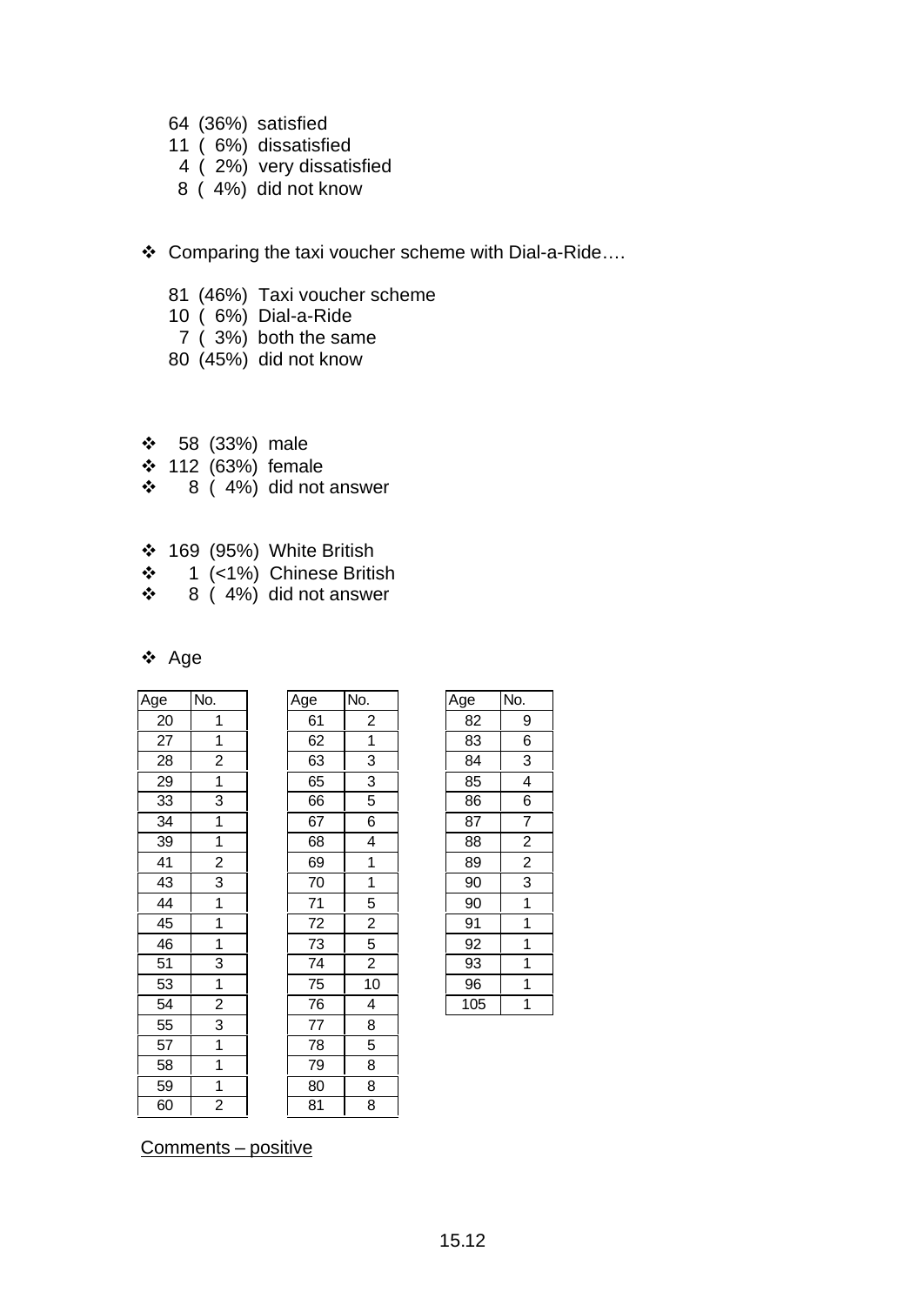- With the vouchers you don't need to book in advance and as we regularly use Bestax taxi's and are known to most of the drivers they are most helpful and advise on best places on a level for wheelchair use.
- This voucher scheme is marvellous as it will enable my mother to be able to visit her friends most of whom are in residential homes and not local, so would be too expensive to visit without vouchers. With her first lot of vouchers we were able to go to Basildon shopping centre which is all on a level and most areas have wheelchair access. Thank you for her vouchers.
- The main advantage of the taxi service is
	- a) straight to your destination
	- b) booking is easier if not during school pick-up times
- Generally satisfied with the scheme. It is less traumatic to travel in a taxi than a larger vehicle. It enables me to get out of the home, follow interests and maintain a healthier lifestyle. I just wish the taxi fares were less expensive in order that the vouchers would enable more trips. Thank you!
- I can use a taxi at anytime I need to day, evening or later at night in an emergency. I appreciate the help given to me with the taxi vouchers, I would also like to thank the young man at the Rochford Council office for his kindness and help when I first applied for them.
- Much more convenient to use taxi voucher scheme. As a relatively new client to this service I have only used them twice as I requested them late in the quarter. So far I am happy with the system.
- I only had one months vouchers for the first, then the £48 for the next. As I never had the higher amount I was not as disappointed as others will have been, I am now in receipt of £48 and am grateful for that though it will only mean six taxi's to Rayleigh centre for shopping etc. there's a lot of the three months left at the end of three weeks, but I am grateful!
- Michael is pleased with the taxi service, being totally blind he finds the service a God-send, he was disappointed with the reduction in vouchers – I explained to him the reasons. The voucher scheme has come in handy – thank you.
- Taxi voucher scheme is a better service, runs later than Dial-a-Ride.
- Thank you for enclosed form, I think the taxi scheme is a fine idea I find using a cab much better than using buses when the buses arrive they are often dirty and smelly – I always find kids on the bus most unkind to people who are not fit and able and OAP's like me. I find the £31 not enough, the cab fare to Southend and back is £20 each way.
- I think this is a very good idea, I am more than happy with the way things are.
- Would appreciate more tokens allowing more than one return per month to my place of enjoyment – thank you for this service.
- Taxi voucher scheme is very helpful.
- You don't have to give advance notice to order a taxi (as you did with Diala-Ride)
- I have found the taxi service very helpful, the drivers have all been so helpful they always carry any shopping to the door for me and are so helpful, whichever service I use from Rayleigh, Bestax or RT. I am so grateful to you all.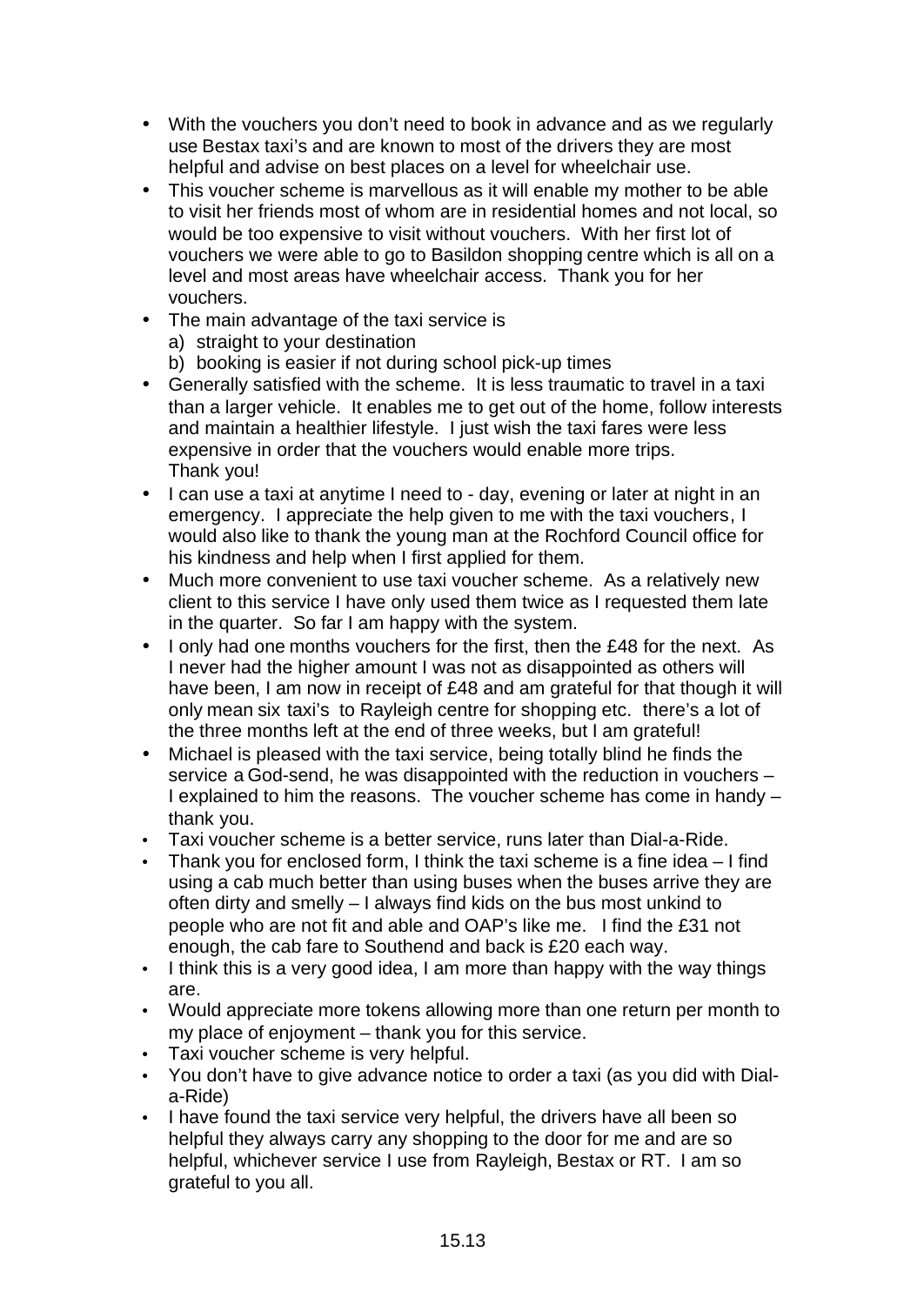• Am very grateful for all the help given by all parties, I received enough to take me into Rayleigh twice and bring me home, which allowed me time to get my eyes done and new glasses. I have £2 vouchers left which I will use to help the fare to the Dentist.

Thank you very much for all your help.

- As this is my first time of using the voucher scheme I am very satisfied with everything.
- It is easier to book a taxi but Dial-a-Ride is cheaper.
- Taxi's always on time and all drivers helpful.
- I do not think that , how I have been treated, that the service could be any better. Thanks for everything your people have treated me to.
- Generally this is a very good scheme and I commend your forethought in providing such a service.
- I only used Dial-a-Ride twice and was asked for money the same as a taxi would cost me to get to hospital! Never used it again.
- Dial-a-Ride needed a much longer time period between booking……instant transport is much more suited for me.
- Some drivers are very helpful.
- I phoned Bestax twenty minutes before I needed a taxi and they were on time and I was able to go out, whereas before I had to stay at home.
- I have not had to use this system as yet, but the help will be useful in certain circumstances – these circumstances have not arisen yet. Thank you for your assistance.
- Taxi voucher scheme is very easy to manage.
- I am able to call when needed, even at short notice. I also get a door to door service.
- Able to state your own time.
- You can choose your own day and time, also it is the convenience of the scheme.
- I consider it a very good idea as you can book a taxi whatever time you require, also you are taken door to door. I would like to mention that I have had a couple of remarks from taxi drivers regarding vouchers, "not them again", they forget those slips are money. So once again thank you for a very good scheme
- Dial-a-Ride not suitable for me, unable to be out on my own for any length of time, taxi is much quicker if I only need Doctors appointment. A bus picking up several people makes it too long. Bestax will always find me a people carrier any time and drivers are so helpful. The rank is in a very convenient place now. Using the taxi so frequently enables me to get out, do my own shopping and be independent, so I would like to thank the council for this scheme, don't think I could be helped better by any other scheme.
- I find this taxi voucher service most useful as due to my disablement I am unable to use public transport and rely on taxis for short journeys, so needless to say saves the money that is so necessary in retirement.
- Taxi voucher scheme is more simple (than Dial-a-Ride) Keep it going.
- Overall I am satisfied with the service, but I do feel not enough vouchers are supplied to cover my needs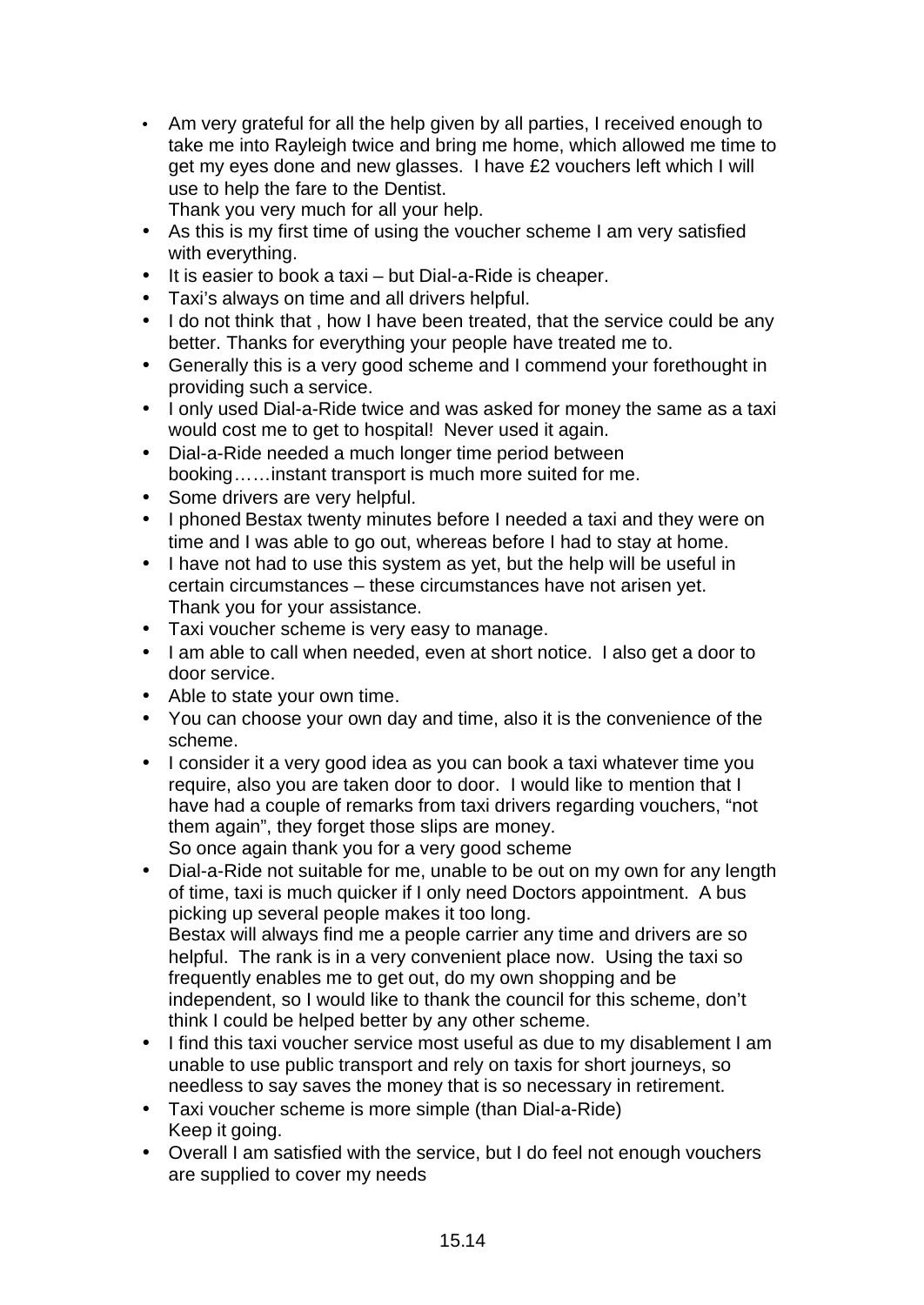- (prefer taxi voucher scheme) we use the Dial-a-Ride service booking was one week in advance only, sometimes cancellations due to vehicle/driver problems. We now use mainly one taxi service who most times are able to be flexible and meet travel dates and times.
- Taxi office is near, drivers are very pleasant
- Can book a taxi quickly and for any time. With Dial-a-Ride they need several days notice – not always convenient.
- My husband is totally disabled and unable to stand so he requires a taxi where the wheelchair can be pushed in, he is unable to leave the chair. I (his wife) am his carer . the scheme is great , enabling us to get out together for a few hours ie, Hyde Hall, Danbury Lakes. A request I have to make is that you extend the facility so that we can use

AC taxis (or another larger taxi company). Bestax only has about three taxis that have the facilities we require whereas AC taxis have 30! Also there is the time factor. Bestax has the "school run" so no taxis are available before 10am and they have to be back in Rayleigh by 2;30pm. My husband had a hospital appointment at 9.30 am so I had to make alternative arrangements for the journey. It would be good if we had a taxi available from say 9am – 6pm which would cover any medical journeys and enable us to extend our days out.

Thank you so much, my husband and I really appreciate the taxi voucher scheme.

- Very satisfied. Drivers are very polite. Most grateful.
- With taxi vouchers you can get a taxi anytime, but with Dial-a-Ride you had to phone up three days before you needed it.
- I know I can order a taxi for precisely when I need it.
- (prefer taxi voucher scheme) because you can get taxi when needed, Diala-Ride was a very poor service
- This is an excellent scheme which has given me a lot more mobility. Whilst I have been very happy with the service provided by the taxi company it was rather a disappointment to find that the second issue of vouchers was greatly reduced.
- I am very grateful for the taxi vouchers which have enabled me to take my husband out shopping and visiting – a thing that he has not been able to do for the last 9 years.
- Taxi scheme because you can get out at short notice, Dial-a-Ride because it was cheaper per journey.
- One is sure of getting to ones destination, the Dial-a-Ride had to be booked days if not weeks in advance and one was never sure you would get on. With taxis you phone when needed and the taxi is available.
- I can now arrange outings, shopping etc, at times suitable to myself without having to book days ahead. Can also go direct to appointments without a long journey collecting others by Dial-a-Ride.
- No notice needed can just call and have a taxi when needed.
- Able to book in little time
- I am able to phone for a taxi for immediate response not a week in advance.
- The taxi vouchers are best for us. Thank you very much for the vouchers.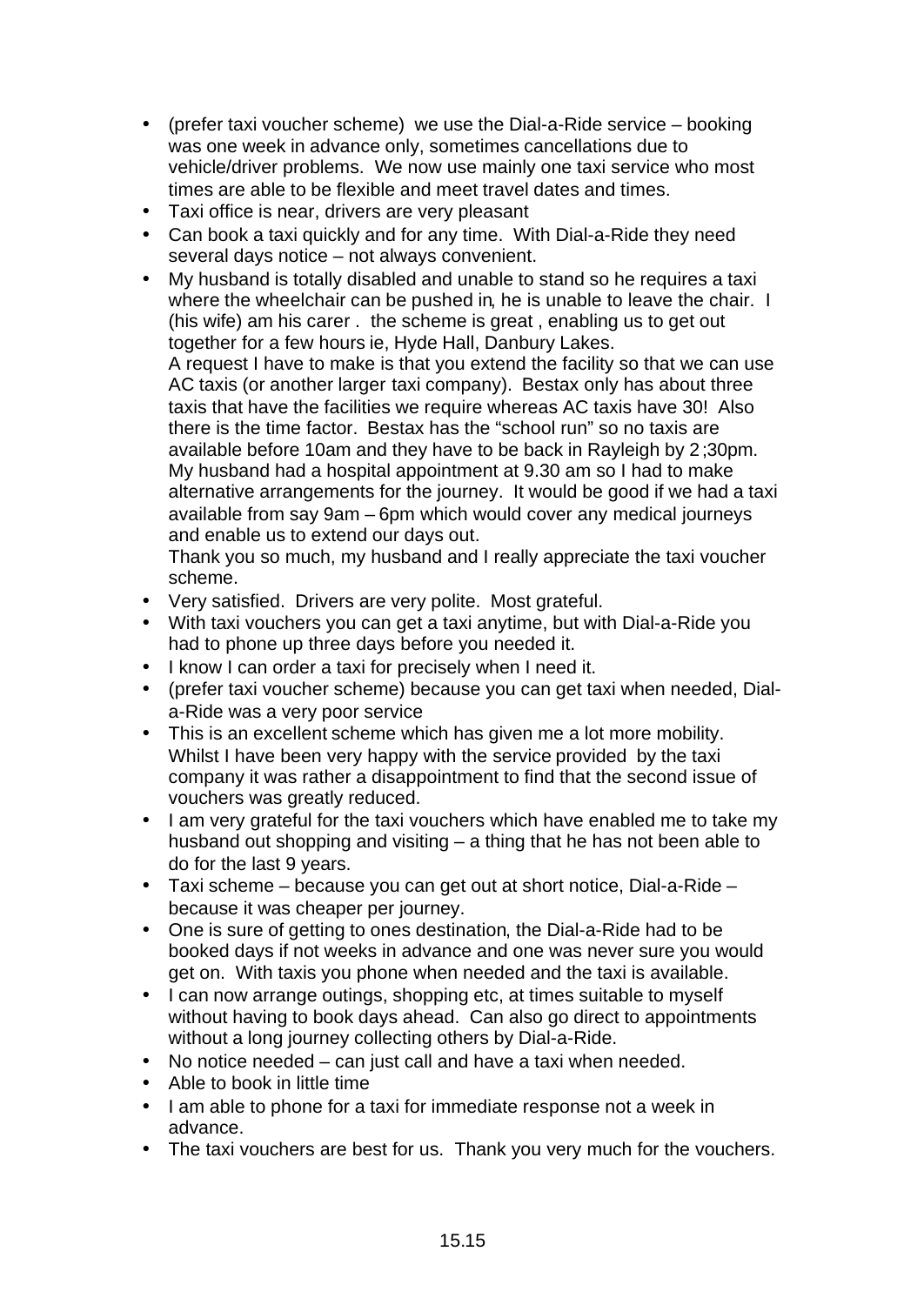- Think this is a good scheme for people of my disposition disabled. Needed for visits to Doctors, shopping etc.
- The taxi service we most use is the local Bestax, with whom we are very satisfied. My carer (wife) has to use electric scooter as well as myself and efforts are being made to see if a taxi large enough can be adapted to take two electric scooters. The scooters kindly available, I believe, from Dial-a-Ride for free hire, are not always suitable, so the efforts of Bestax are greatly appreciated.

In all the voucher scheme is highly regarded by us both.

• I can pick up the phone and give a time to pick me up and also take me back.

I should receive more vouchers next time, as I didn't fill the form in right. It is nice to be able to choose a time to be picked up and to be taken home again. Also to still be in your wheelchair in comfort.

- I could never get a Dial-a-Ride when needed, I have always had to use taxis, so to get some help with vouchers is good for me.
- I joined Dial-a-Ride but on the only occasion I requested it they couldn't help as I can't walk far, so sitting me in the Royals until they would pick me up at 4pm was not practical for my limited abilities. This was quite a few years ago – never tried it again. I can now meet a fried at Spa Court every now and again.
- The voucher scheme is a good idea but not enough vouchers, have found that most taxi drivers only give lip service to voucher scheme and openly moan about wheelchairs and having to fill in forms.
- Very satisfied with the service but disappointed that the amount of vouchers have gone down as the taxi fares have now gone up.
- (prefer taxi voucher scheme) you do not have to book so much in advance and can always get a taxi. With Dial-a-Ride you couldn't always get a place.
- I am very satisfied with every aspect of the service.
- Taxi voucher scheme is 100 times better as you can book on the day and time to suit and also you can go anywhere eg appointments at hospital/Doctors/Dentist which you could not on Dial-a-Ride.
- Not much waiting time with taxi
- I think this is a wonderful thing, I use taxis all of the time, my breathing is very bad. I would like to thank you very much, the vouchers help me out very much, where I live it's very hilly.
- My husband is now unable to use public transport so the vouchers are a great help – thank you.
- Door to destination service better than Dial-a-Ride, more time to spend on whatever you are doing, no waiting time. Response very good.
- I have to say that I have not used any of my vouchers, as at present I have a friend who takes me where I wish to go. But I will still pay to belong because I may be glad of it in the future.
- Up to now the new scheme has been very reliable and is there to the minute and you don't have to book up a week in advance. On the other hand the men doing the other scheme were always very helpful in walking with customers to the taxi, giving a hand in etc, none of which we get now – but the service was not reliable.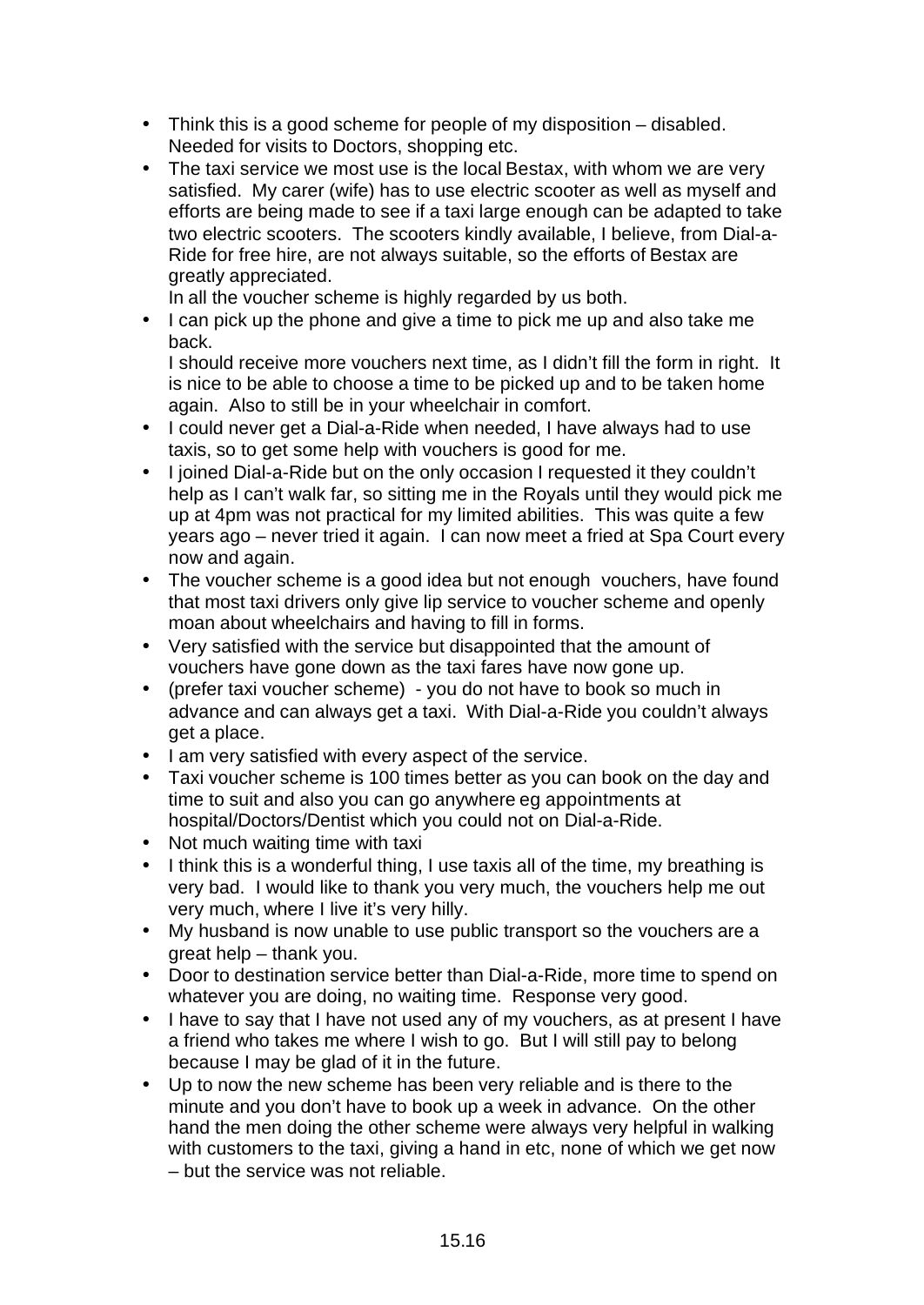- More ease and comfort.
- Can get transport at anytime day/night, always on time, no waiting, very helpful, very clean, never any bother, nothing is too much trouble. Dial-a-Ride nine times out of ten could not get at all, never helpful. A very good idea well thought out – thank you.
- In emergency taxis are available important if you are housebound and disabled plus elderly. Dial-a-Ride had to book in advance, not always reliable, plus emergencies not covered.
- Taxis on time, can get them anytime, drivers helpful, go straight to the place needed, clean. Dial-a-Ride eight times out of ten could not get when needed, never on time, not helpful.

Best idea the council ever had – thank you for it, well done.

- I joined Dial-a-Ride nearly six years ago…..I could no longer get about on my own. The amount of vouchers received the first month was very good but dropped by half the second month which soon went, but I prefer the vouchers to Dial-a-Ride as I always had a job to get booked on the times and days I wanted.
- With the taxi vouchers scheme I can come and go at my own convenience. Dial-a-Ride are nearly always late and they pick up several people – you have to travel all around town before you get where you want to go.
- Under the taxi vouchers I have always, so far, been able to get a taxi, particularly being a wheelchair patient. Dial-a-Ride very difficult to get booking, but the fare was a fixed price.
- The ability to book a taxi as and when required to go where you want.
- The voucher scheme has the advantage over the Dial-a-Ride scheme because of its individuality. Dial-a-Ride tends to collect several people at one time so it is not always punctual, the same applies to the return journey – waiting at both the start and end of my trips tends to be a bit too much for me.
- The taxi voucher scheme was instant compared to Dial-a-Ride.
- With taxi vouchers I know that if I felt unwell during a journey then the taxi driver would be there for me and also if I had an attack then a taxi would be close to hand if I was out shopping. Also I could not use Dial-a-Ride and take my young children out with me as they are not insured for this, also I can roughly choose at which time I can use a taxi, Dial-a-Ride has to be booked so far in advance.
- Overall pleased with the scheme but disappointed with the cut in vouchers.
- Of course I was disappointed on receiving the second issue of vouchers as they had been reduced to such an extent. However, I am extremely grateful for the taxi voucher scheme which not only helps financially and owing to such a poor bus service along Hockley Road to the town, namely 7A. I am now unable to board a bus or go out alone, the taxi not only gives me confidence, my wife too, knowing I am in safe hands. Thank you for the thoughtful scheme, which all in all makes life easier.
- Seldom able to book Dial-a-Ride, phone was either engaged, no reply or operator said they were booked right up, even five or ten minutes after the office opened a week before required.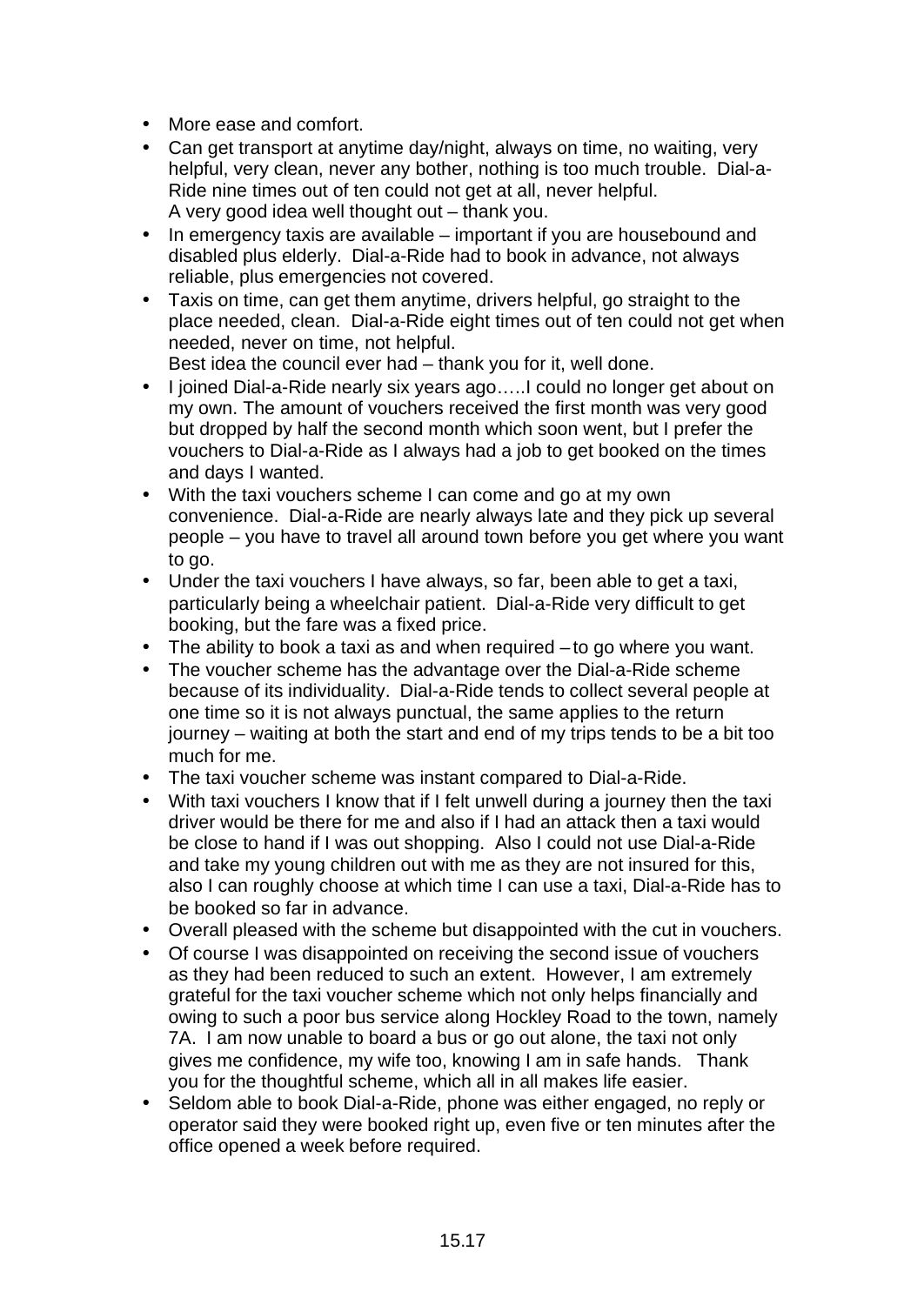- Specified times of Dial-a-Ride were not convenient, although cost was less expensive. Taxi does not detour to pick up other passengers therefore the journey is quicker.
- With the Dial-a-Ride you could not always get the day or the amount of time you required. I use Andrews taxis, they arrive within minutes of my telephone call, all the drivers are very helpful as I use two sticks they carry any bags I have to my door. Obviously with the reduced amount of the second issue of vouchers you

are restricted in your journeys eg from Rochford to Tescos, Prince Avenue it costs £12 return – you would be unable to do this journey every week.

- Although taxi voucher scheme is much better, Dial-a-Ride was cheaper.
- Disappointed with the amount of vouchers, but taxis are very convenient. Some drivers are very good, others not so. Thank you for the scheme
- Hope it continues in the same format.
- Nice of council to start the scheme. Very pleased with the vouchers size and clarity are good for the blind.
- Mainly use them for the hospital Andrews taxis are brilliant!
- Very satisfied with the scheme, ideally would like some more vouchers
- Good idea gives you the freedom to go where you want when you want. Service is brilliant, only improvement you could make would be to give a few more vouchers.
- Could never get on Dial-a-Ride. Able to go out more now, service is 100%.
- Taxis are much more convenient would like a few more vouchers. It is nice to be asked about the scheme.
- No complaints thank you for the scheme.
- Very grateful for the scheme.
- Very pleased with the scheme
- Abandoned Dial-a-Ride because it was hopeless. First lot of vouchers were probably too much for my needs, subsequently not quite enough – somewhere in between would be ideal.

#### Comments – negative

• The taxi voucher scheme has one fault – since reducing the amount drastically from £250 to the present it will now enable a wheelchair user living in the Hockley area 4 journeys to Southend or equivalent mileage,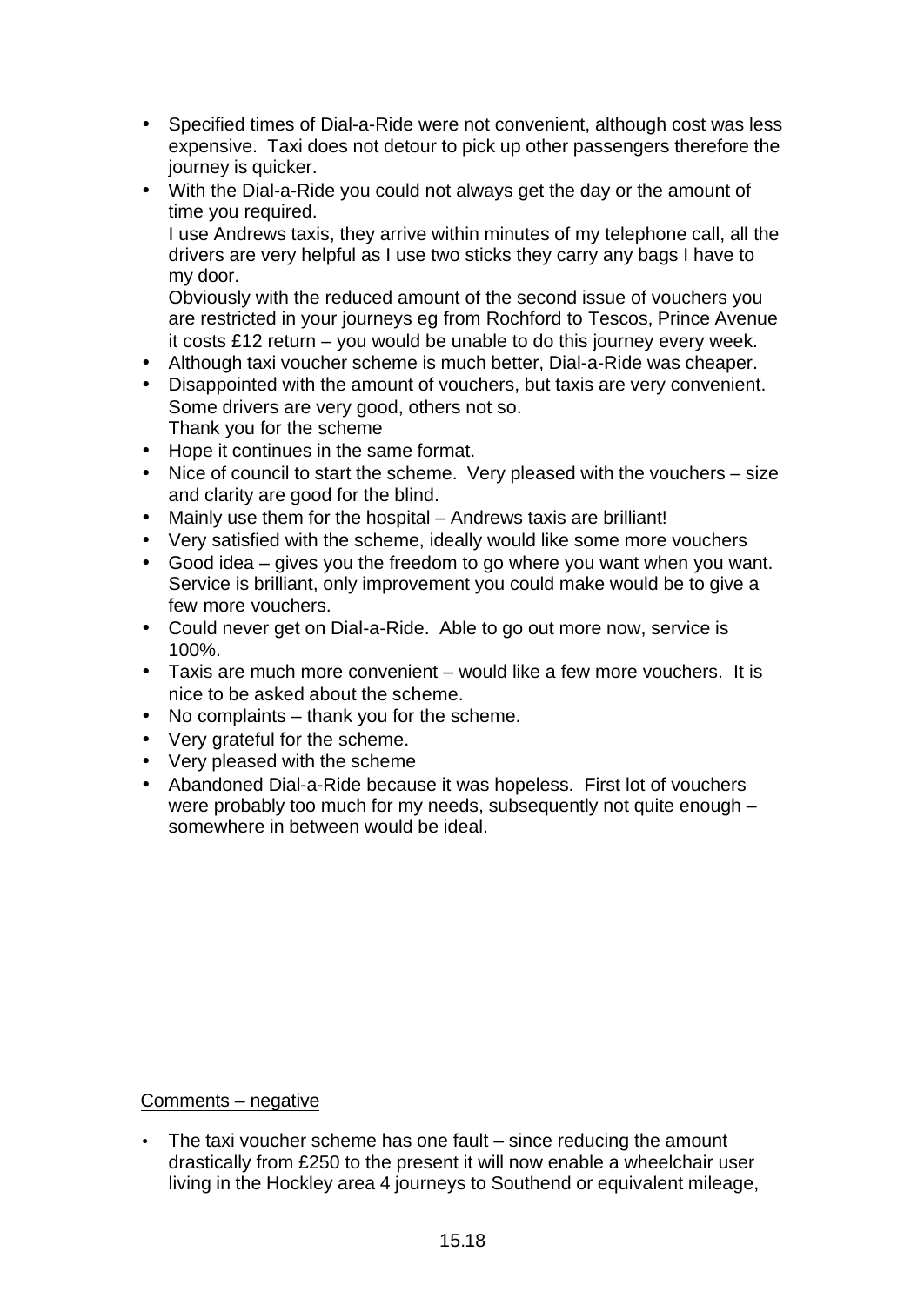return taxi fare £24! It is also not viable to have vouchers dated, if ill or on holiday dated vouchers are lost.

- The first three months just lasted, but the last six months I ran out after a few weeks.
- I found in the first three months the amount of vouchers about right, but the last six months a few weeks.
- The initial supply was very satisfactory, as you doubtless appreciate the second supply was disappointing.
- I have a scooter which Dial-a-Ride used to take me into Southend anytime I wanted, also I like to go to bingo and other social events but £16 a month takes me to Tesco and back with £2 over so I am not able to get out much at all. It leaves a very bleak outlook for me as winter is closing in now so I shall be stuck indoors.
- Taxi drivers do not treat old people very nice when using a voucher.
- I would have been able to use this scheme much earlier if I had known about it.
- I was disappointed to find I could not use my taxi vouchers to return to Hockley from Southend.
- When you booked Dial-a-Ride you knew they would turn up at the right time and not keep you waiting, if they said 3:30 it was 3:30!
- My husband, who looks after me, is 85 years old but does not receive the vouchers owing to the fact that he does not receive attendance allowance – although he does all of the shopping and pushes me around in a wheelchair. Buses do not run up our road either and if he does catch one at the bottom it does not stop in Rayleigh High Street.
- Need more vouchers for a better quality of life. I was unaware that I could use more than one £2 voucher per journey, consequently was unable to afford more than two very important journeys per week. I learnt from a taxi driver that I could pay the full taxi fare using as many vouchers as I needed to. I did read the form several times but still did not fully understand. The benefits of the vouchers means I can travel more pleasurably, but rural areas such as Paglesham, Canewdon are expensive. I have family and friends out there, I would be more independent with adequate vouchers.

Paglesham has a taxi bus service, but they moan and I feel uncomfortable asking for one, it is not worth their while, they say Alpine Taxis cover this service. Why don't Rochford taxis give a taxi bus service?

- Not enough vouchers supplied for one day a week at the club.
- I would like to use my vouchers on a return journey from Southend. I understand the Southend taxi drivers are unable to accept them and I am unable to travel on the buses.
- On 13<sup>th</sup> September I phoned Bestax to book a wheelchair taxi for the 16<sup>th</sup>. The booking was accepted for 2pm. At 2:15pm the taxi had not arrived. I rang Bestax to be told they could not find any trace of the booking. A taxi was free but they could not contact the driver, I missed an important meeting thanks to their incompetence.
- Amount of vouchers was good in July/August not enough in September.
- Need a few more (vouchers)
- (Prefer Dial-a-Ride) I have to pay for a taxi to Southend, Dial-a-Ride is free.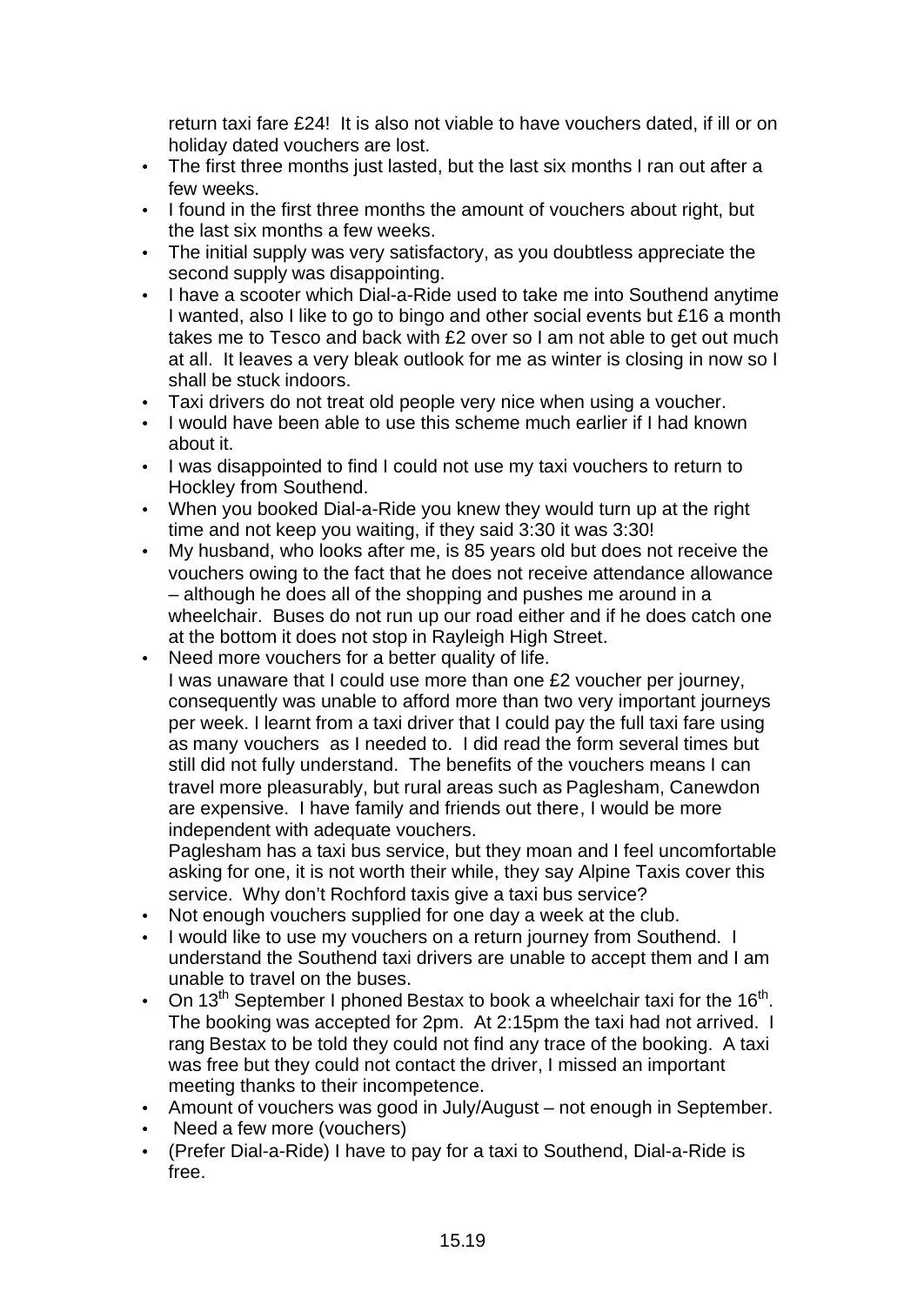- Please don't think I am ungrateful for this help, but when the vouchers were first issued I was able at times to get to Rayleigh twice a week. With the latest I had less and as the taxi fare to Rayleigh is £3.80, sometimes £4, I only go once a week and pay cash coming home. I am not moaning, I am stating a fact and do appreciate the £4 a week. It has been a Godsend.
- I was disappointed when the number of vouchers supplied was halved particularly as I live on the Stambridge Road and our bus service is now almost non-existent. The distribution of vouchers could perhaps be allocated with this in mind.
- Would like a few more vouchers next time please. Southend Taxis refused to accept them – very awkward , so had to pay money.
- (suitability of the transport)  $-8$  seaters are far too high to step up. Majority of drivers will not get out of the cab to even open the door – they can see how we're struggling to get out of the taxi. Some do not even offer the change from the journey. This does not apply to all as some are very helpful.

Although I appreciate all the help I get with the scheme, the amount hardly covers my taxi fares. When you take into account it costs me over £10 to visit my Doctor and £4 each way to get into town for any shopping or club activity.

- Have found that some of the independent taxi drivers refuse to accept taxi vouchers.
- When I first received the vouchers, the amount I had was very generous. But when I got my second batch I have had to restrict myself in their use. Because it was cut down a considerable amount – other than that it has been a very helpful service.
- The vouchers when first issued were very good, unfortunately the second supply did not cover my needs as a visit to the Doctors surgery costs approximately £8 return from this address and I am unable to use public transport as I have severe walking difficulties. Hopefully an increase will be made with the October issue.
- There are problems with availability on both schemes. Taxis not available due to school runs during school terms, taxis not available during school holidays due to airport transport. Taxis not available on Sunday mornings due to drivers working late Saturday night. Although satisfied with original allocation of vouchers the second greatly reduced allocation was not adequate. I am totally wheelchair bound and cannot get out without special transport, the criteria for people receiving vouchers should be more closely monitored.
- (prefer Dial-a-Ride) availability of suitable transport to take a scooter. Often when I telephone I'm advised that there is no suitable transport available, that most of the suitable taxis are engaged on school runs for children and I detect a "couldn't care less" attitude from the receptionist.
- I strongly disagree with people getting taxi vouchers who seldom use them, who walk and use bus passes!! Also, people who have vouchers left should return them to the council, not give handfuls to the taxi drivers!! No wonder you have to cut down on the amount issued. It costs me almost £10 (including a tip) to go to Rayleigh for a loaf of bread and food shopping. I use taxi vouchers twice a week, seldom for pleasure trips!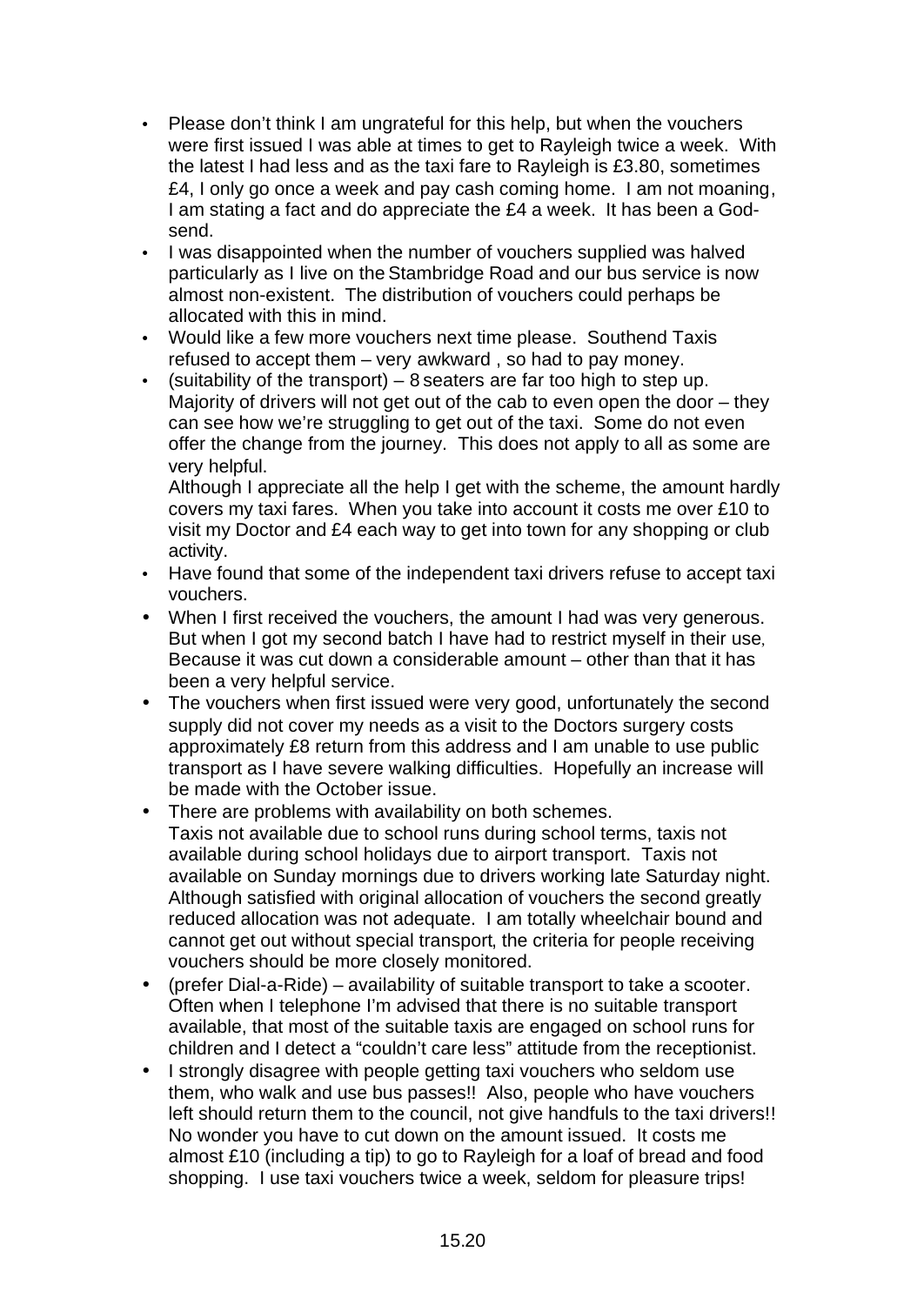- I am unable to use the taxi vouchers as I use a power chair. I wrote to Mr Clarkson on 23<sup>rd</sup> August, I also sent a petition to try and get the Dial-a-Ride reinstated as there are a lot of people who are not entitled to taxi vouchers and miss Dial-a-Ride.
- One time when I got a taxi from Bestax I was charged £4 for a trip that was always £3.60.
- When booking with Dial-a-Ride we were always picked up and brought home at the times we booked. With the taxi service we have to wait almost an hour for the return service. It would be much better to be picked up at 3.30 or 3.45, where it is always

about 4.30. I have an electric wheelchair and they have to pick up the disabled school children first.

- Only complaint would be safety. I do not feel that the seatbelts to be adequate, they only go round the waistline. Really need two safety belts one round the waist and one over the shoulder.
- Most wheelchair taxis seem to be run by people who find wheelchairs a pain, which is surprising even when booked a week in advance taxis don't arrive. Drivers make it very plain that they find the scheme not to their liking and don't seem to think wheelchairs should be allowed.
- With Dial-a-Ride I could go for a ride out to Southend on Sea for £2.40 or anywhere else, but with the taxi voucher scheme costs normal taxi fare wherever I go. £21 to Southend and back, £10 to Asda and back.
- I have only used the taxi voucher scheme, but found a big difference when the amount of vouchers were cut as I am unable to go out so much.
- Are the vouchers likely to be reduced any more? Taxi fares are expensive and it reduces the times you can use them.
- See my letter of  $25<sup>th</sup>$  July. There was a muddle and I rejected until I spoke on the telephone to enlighten the officer concerned.
- Dial-a-Ride was more helpful and friendly, easier to get in and had help getting in and out to front door, Dial-a-Ride was a lot cheaper so I could get out more.

I am very dissatisfied with this service and I am now very depressed as I cannot go out like I used to with Dial-a-Ride. I used to go to go to my day centre club in Southend twice a week or more. But since the new taxi scheme I can only go out now once a fortnight as it costs me £26 return to Southend and I don't get enough vouchers to go any more times. But with Dial-a-Ride it cost me £2.40 return.

• I feel that Dial-a-Ride is a far superior scheme for the disabled as they understand the disabled persons individual needs and is more of a community atmosphere on the Dial-a-Ride which a housebound person appreciates and it is more affordable.

The very small amount of taxi vouchers I get does not cover the basic cost to obtain the weekly shopping. To go out socially cost so much that I am nearly housebound. As Dial-a-Ride only charges £2.40 per return journey which enables me to go to clubs and social events as I am only on a very limited income being of working age but I am very disabled and I feel that the council does not listen to the disabled persons needs. I feel it is about time the council looked into the disabled persons income as it is not enough to live on and ride everywhere by taxi.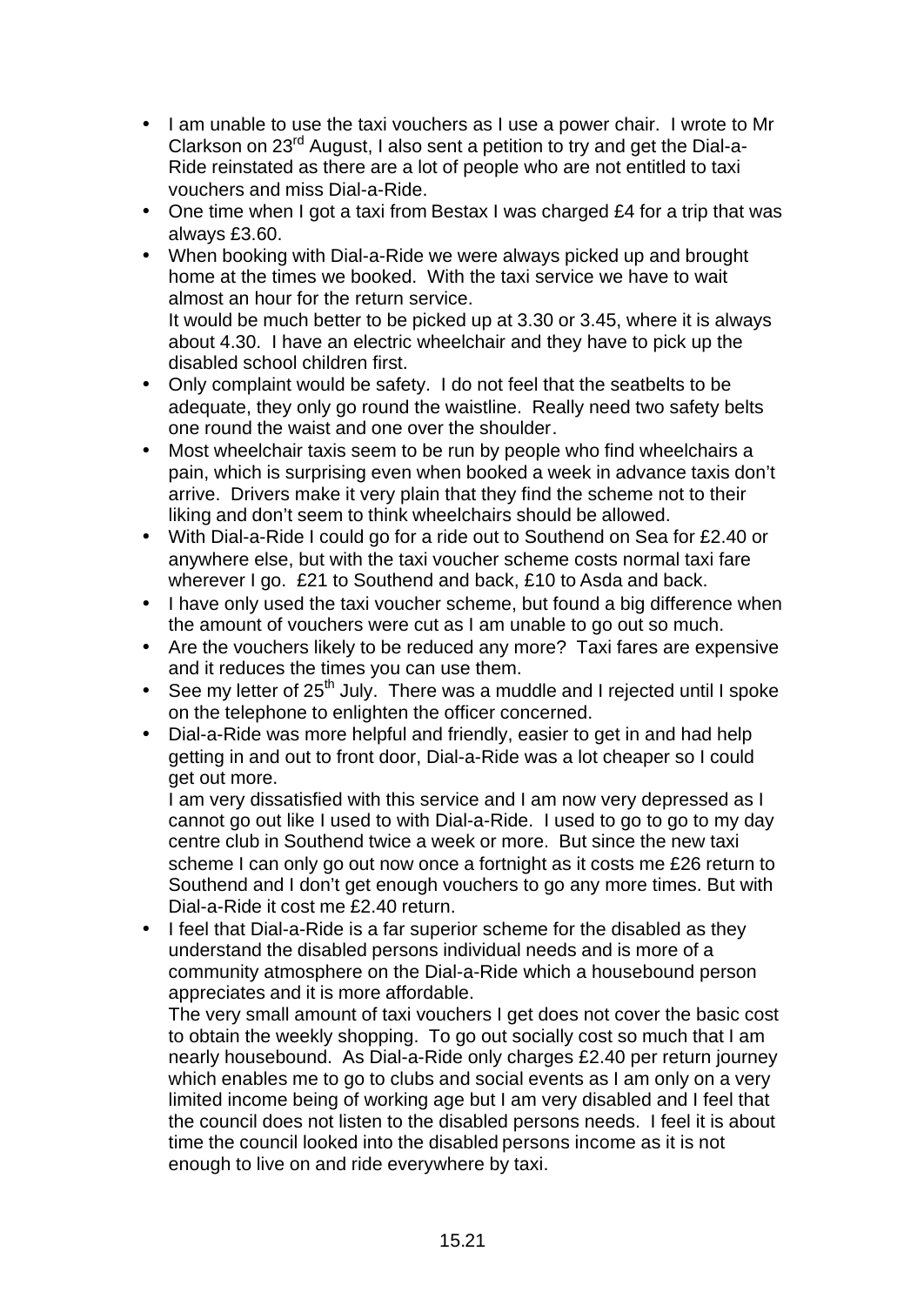- The first lot of vouchers enabled me to visit a friend in Leigh and also one in Prittlewell socially as well as hospital – this has now to be hospital only.
- A lot of taxi drivers don't like taking the vouchers because they have to wait until the end of the month or more to get payment. The drivers take the vouchers but you can tell the ones who don't like them.
- Not satisfied with the cut in numbers in the last issue of taxi vouchers.
- I do not have enough vouchers and sometimes have to pay more.
- In the first instance April to July I was issued with about £140 for 3 months. This allowed for hospital visits (not as a patient as this would be covered by hospital transport) Taxi cost £4.98 each way, Doctors surgery £3.98 each way, shopping £10 return Southend plus a little left over for social pleasure now and again. Now – next issue July to September £48, where can I go. This only allows me one visit to the Doctors surgery once a month with one shopping trip in three months. Taxis are expensive, public transport is a no go for me so I have to stay put.

It is a pity there is no social club available to Rochford elderly – since 1944 I have lived here. Southend has a stroke club back of the Kursaal with transport transport for local residents. Pensioners association, Balmoral Road and many other outlets. What can Rochford offer its elderly and disabled pensioners? Day centre, Back Lane, no transport – lunches and bingo only? Or stay housebound, or is there anything I am not aware of with regard to a little social outlet to break the monotony!

- The taxi vouchers I last received lasted for one month but previously when I first received them they lasted a lot longer due to the amount allocated. Each one way journey for me at home to the High Street in Rayleigh costs an average £3.60 so therefore the return journey with shopping costs extra around £3.80 - £4.50 so one shopping trip costs about £7.60 or over, so over four weeks , just one days shopping would cost about £30. That doesn't leave many vouchers to cover the other two months or any other journeys
- I was very pleased with the first issue of vouchers, it enabled me to go out more often and attend my health specialist in Leigh. It was very disappointing that the last issue of vouchers was less than half the amount of the first. I can only go to Rayleigh six times in three months, eg Doctors, shopping. I cannot go to Leigh it doesn't stretch to it. Also some taxi drivers make it clear to me that they don't like the vouchers which causes embarrassment. I am for the most part housebound with many health problems and on a low income, I cannot afford taxis, the first issue of vouchers was such a big help.
- Service is a good idea but it hasn't been thought through properly. Disabled people like to be treated as normal people. Taxi drivers have to fill in a form for the council which states where the passenger is going – this information could be collated and used for other reasons! Normal taxi customers don't have to sit and wait whilst forms containing personal information are filled in – too much paperwork!
- Amount of vouchers did not extend the given dates to be used, although I used them for one journey per week (which were short). Therefore using taxis as a whole became expensive.

There were not enough envelopes and some drivers complained that as I had not got the information needed, their time was taken up filling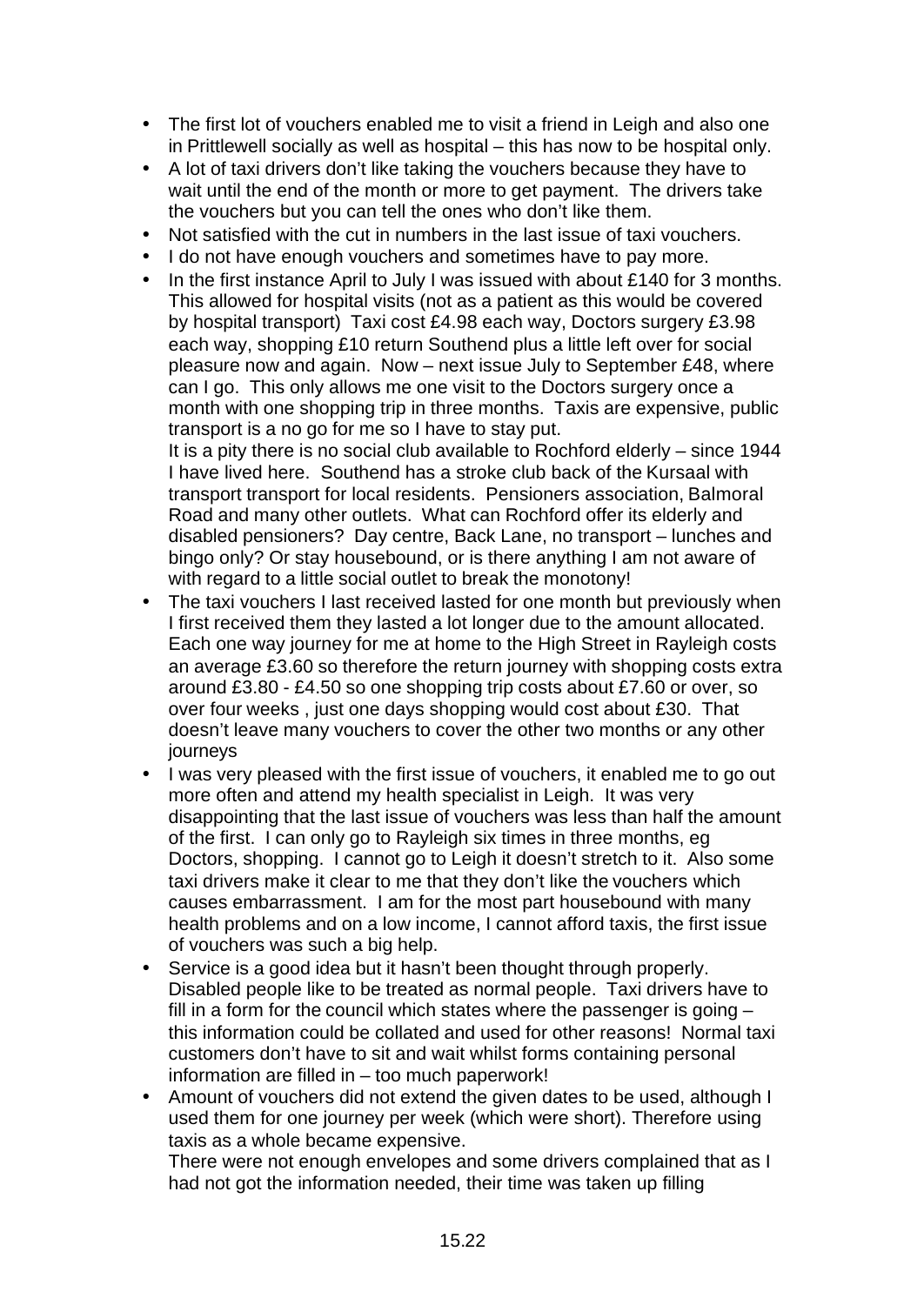envelopes in, whereas I could have saved them this if I had already done so.

• Disappointed in the cut in vouchers

#### Suggestions for improvement

- Taxi drivers said they would like an envelope to put the vouchers in.
- As the taxi voucher money does not seem to be increasing, is it possible for the vouchers not to be used by a certain date – I would not be returning my last few vouchers if not for a two week illness.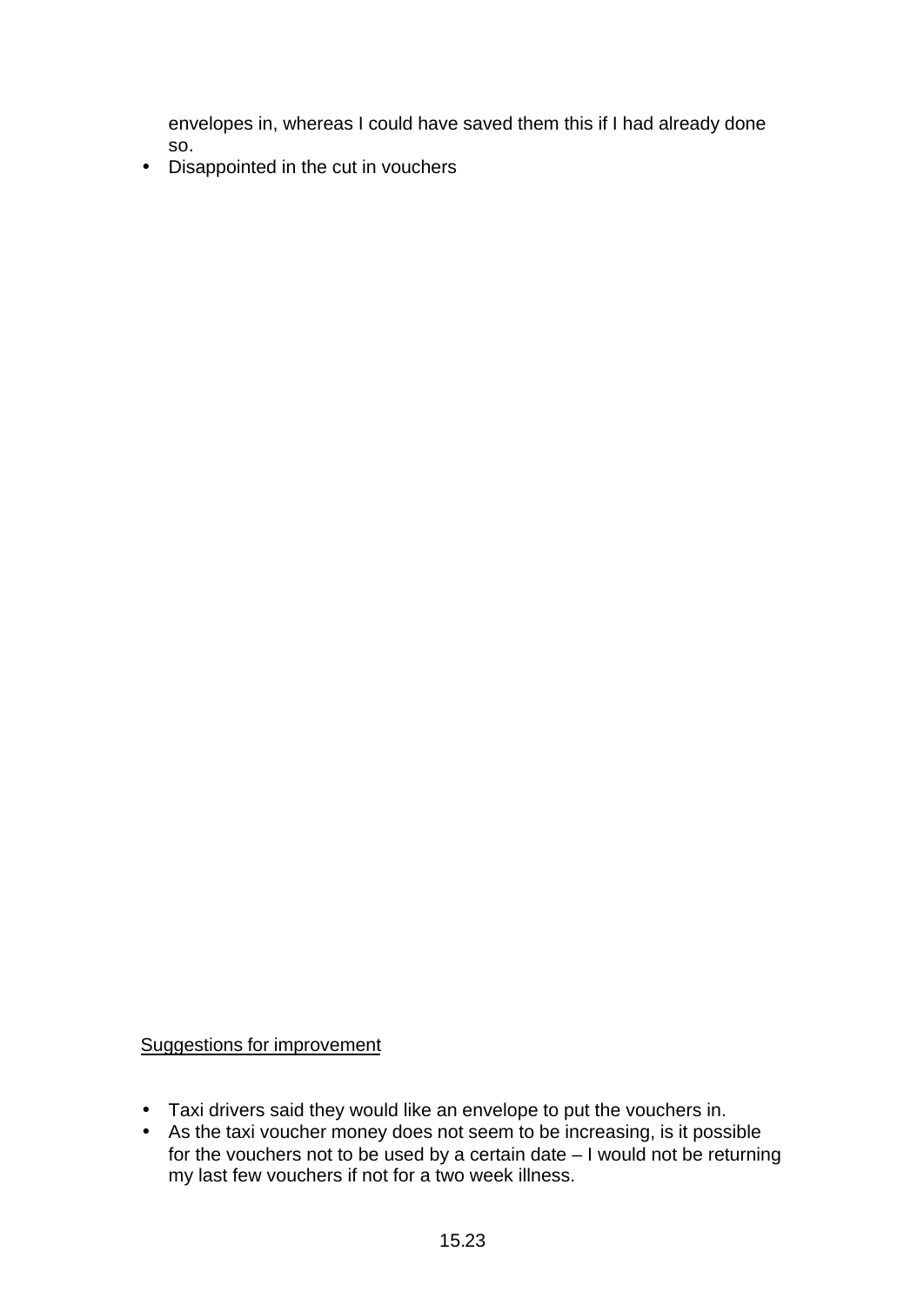- I personally would prefer an efficient Dial-a-Ride scheme, I could then save say for a long journey and could choose when to go.
- I think there should be more publicity of the scheme, as it is surprising how many people don't know about it.
- Very little information publicly known.
- It would be helpful to be informed where to return any unused vouchers.
- Please could we have more vouchers than we already get.
- I think the amount should be regulated between different customers.
- Being very severely disabled and winter coming on I find I cannot use all of my vouchers. I returned some last time and wonder if you would cut them from £90 to say £60 for 3 months. This will give others a chance who are able to go out more often. I think it is a very good scheme.
- I have enclosed unused vouchers. These were not used because I was taken in hospital. It would have been very helpful if my wife could have used them to visit me. (no vouchers enclosed)
- Any vouchers over one month, could they not be transferred/carried over to the next month.
- Would like time limit of vouchers made longer as periods when I am not well enough to go out and vouchers expire. Would like extra 2-3 months longer date on them so I can enjoy going out more when feeling a bit better – I'm sure this applies to a lot of other users.
- Would like more transport for 4 weeks electric pavement buggies.
- Could it be suggested that £5 be charged per quarter for £50 of vouchers so that £50 of vouchers lasts 3 months .
- I think it would be very helpful to have the envelopes back as it takes less time for the driver, we can then fill in half of it ready.
- You should come up with a way to check when we are given change for our fare as it should not be used to tip the driver or a cuppa/newspaper as a few drivers have told me happens. I keep my change in a money bag, not in my purse and only use it towards my next fare. These vouchers or change belong to the council not for our shopping. Please keep up the scheme.
- Need more envelopes, sometimes taxi driver runs out.
- It might help the users of vouchers if when we go to Southend hospital the taxis there could take them.
- I would prefer the envelope to be issued to the user instead of the taxi driver
- I would like to have some envelopes with the vouchers that I can fill in during the journey to save taxi drivers time.
- I think the scheme could be improved if the fare came to just over the voucher value then hand the rest over in coinage, otherwise the scheme could be abused.
- Taxi drivers should be surveyed. How do we check on the level of disability – some drivers have said that they can't work out what's wrong with some users – they seem "perfectly alright".

Unused vouchers should be returned to the council so that you can see who is using the service.